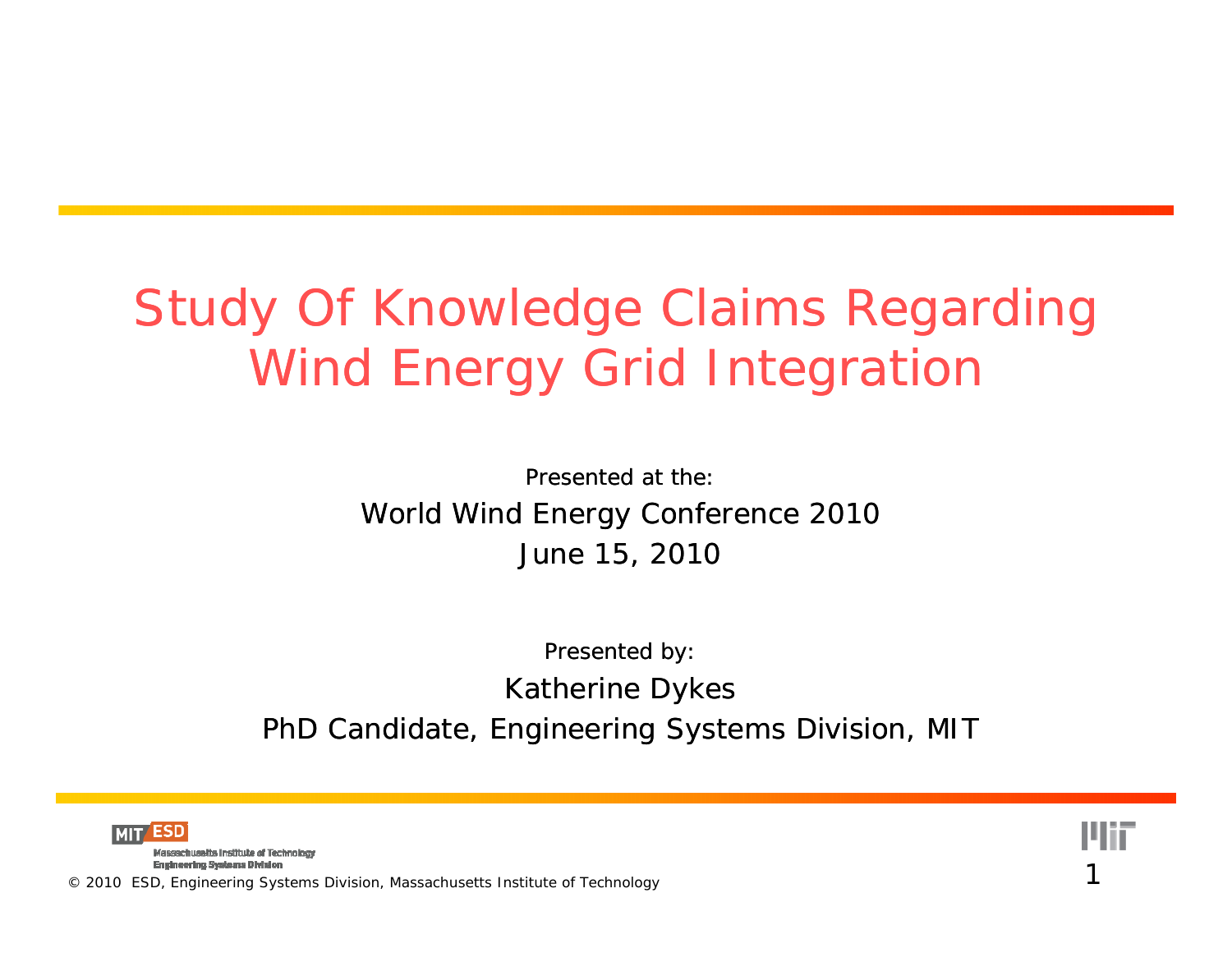### **Outline**

- $\square$  Introduction
- **O** Wind Integration Studies
- □ Comparative Results
- Simple *(mostly qualitative)* Analysis
- □ Summary and Future Work

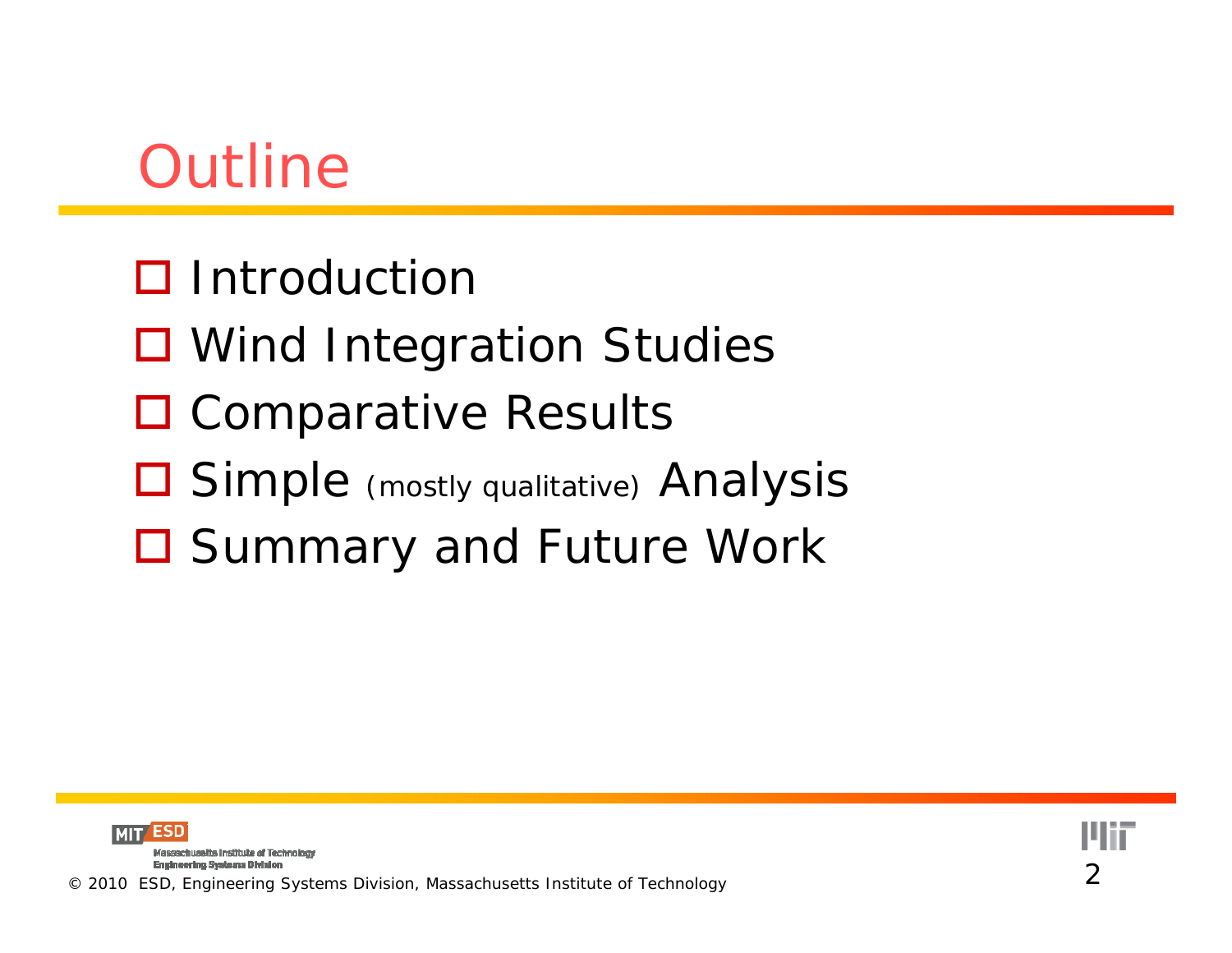### Introduction (1) Growth in Installed Wind Capacity

#### □ Diffusion of wind energy over past 20 years varies by country



1: Data source: IEA Renewables Information 2008 (SourceOECD Statistics), EIA International Electricity Generation through 2007 **MIT** ESD

Massachusetts Institute of Technology **Engineering Systems Division** 

© 2010 ESD, Engineering Systems Division, Massachusetts Institute of Technology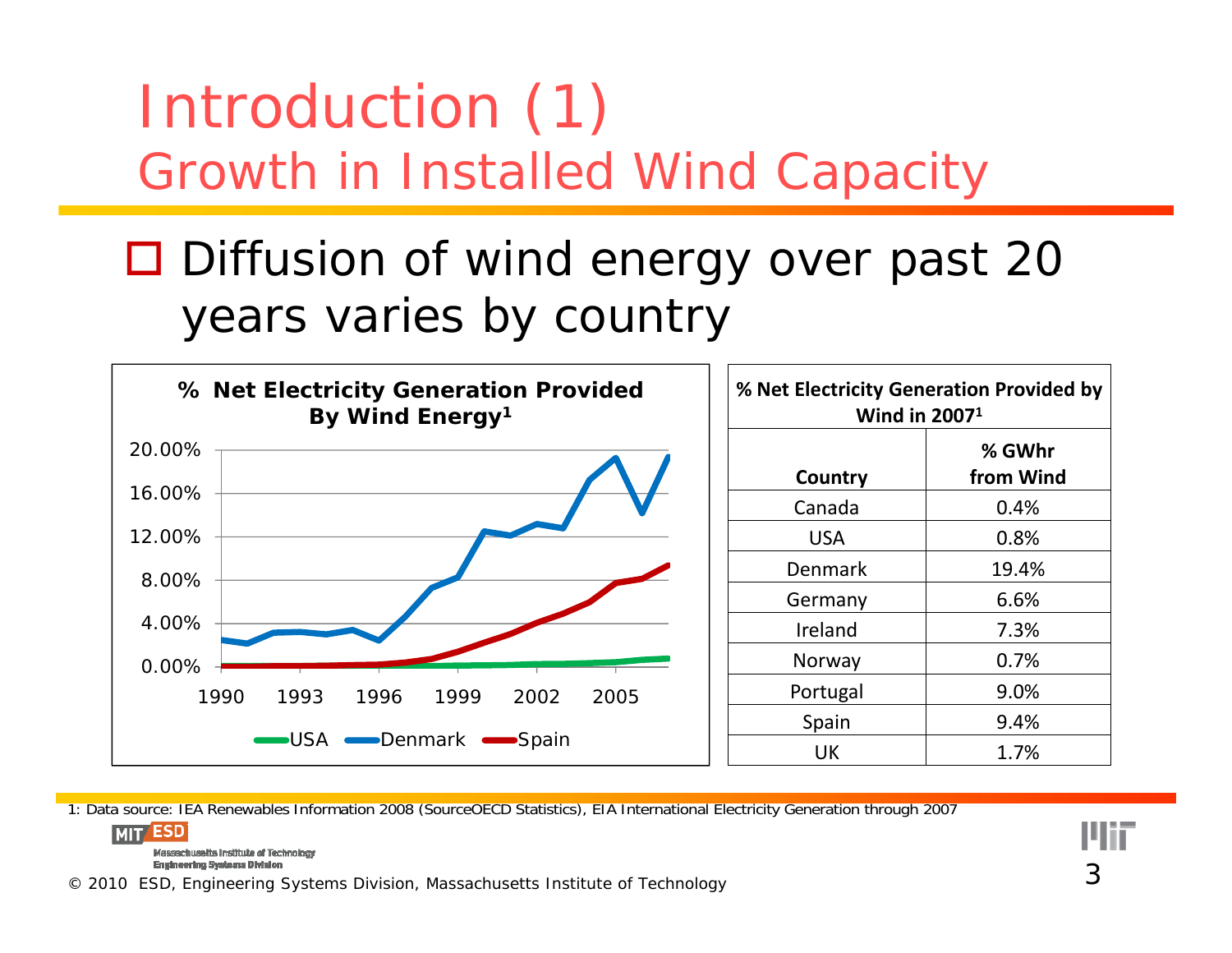#### Introduction (2) Wind Energy Growth Projections

- **□ Current Projections for Future Growth Vary** Depending on the Source of Information
- **□ Regardless, most project significant levels** with respect to overall system capacity and generatior

| <b>Energy Outlook Reports: Future for Wind Development</b> |      |           |              |  |  |  |  |  |  |
|------------------------------------------------------------|------|-----------|--------------|--|--|--|--|--|--|
| <b>Report</b>                                              | Year | <b>US</b> | <b>World</b> |  |  |  |  |  |  |
| <b>IEA 2008</b>                                            | 2030 | $5 - 6%$  | $4 - 6%$     |  |  |  |  |  |  |
| <b>EIA 2009</b>                                            | 2030 | 3%        |              |  |  |  |  |  |  |
| McKinsey 2009                                              | 2030 |           | $3 - 10%$    |  |  |  |  |  |  |
| GWEC 2005 / 2008                                           | 2020 | 6% (2005) | 4-13% (2008) |  |  |  |  |  |  |

1: Data source: IEA Renewables Information 2008 (SourceOECD Statistics), EIA Energy Outlook 2009, McKinsey Pathway to a Low Carbon Economy Report 2009, GWEC Windforce 12 Greenpeace Report 2005, GWEC Wind Energy Outlook 2008, DOE 20% Wind by 2030 Report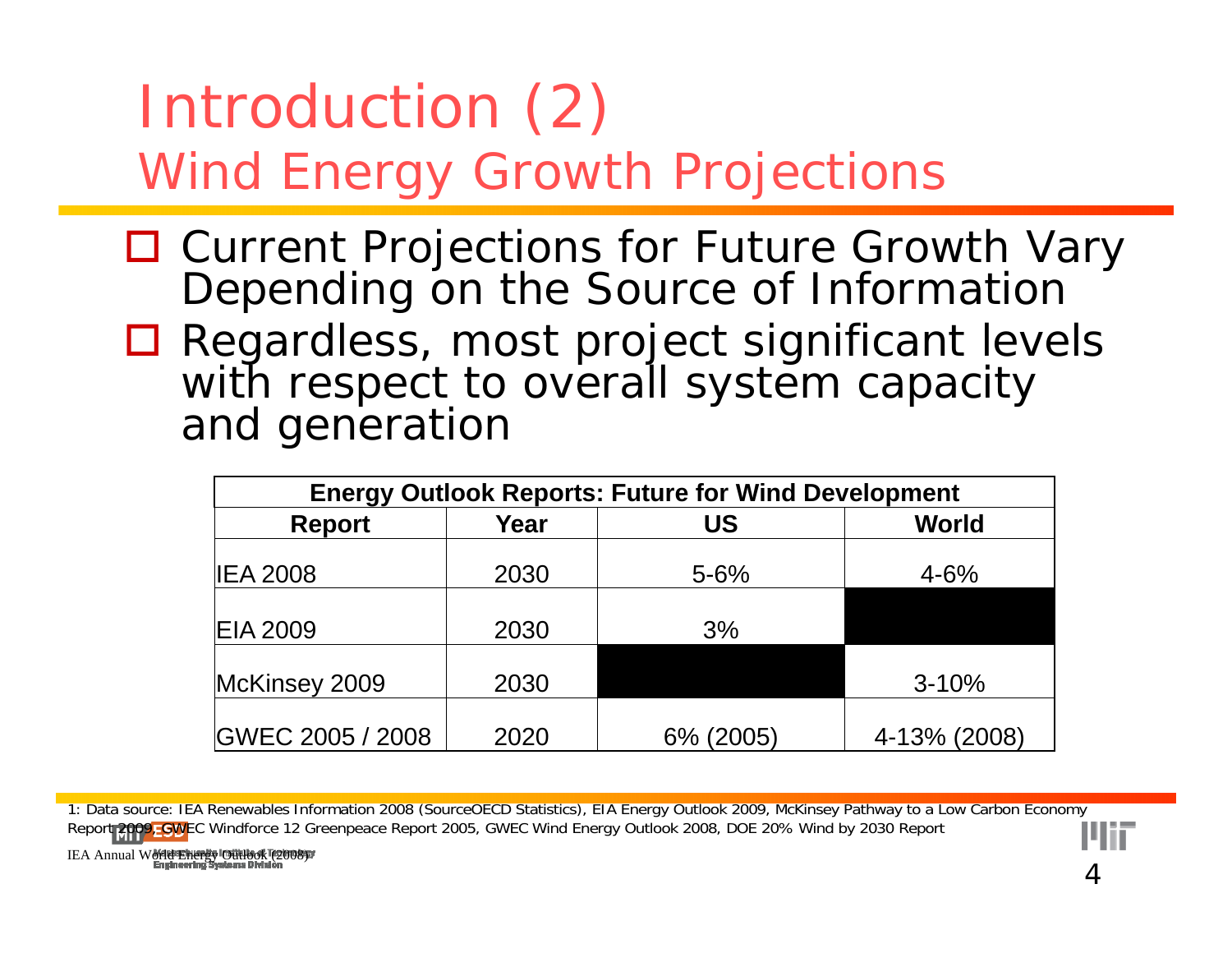#### Introduction (3) Issues of Wind Integration

- Wind Energy Diffusion Limited by System Reliability and Stability Requirements
- **For example:** West Texas isolation from rest of in-state and out-of-state grid has caused problems



**Examples of near instantaneous wind ramps** 

**MIT ESD** Massachusetts Institute of Technology **Engineering Systems Division** 

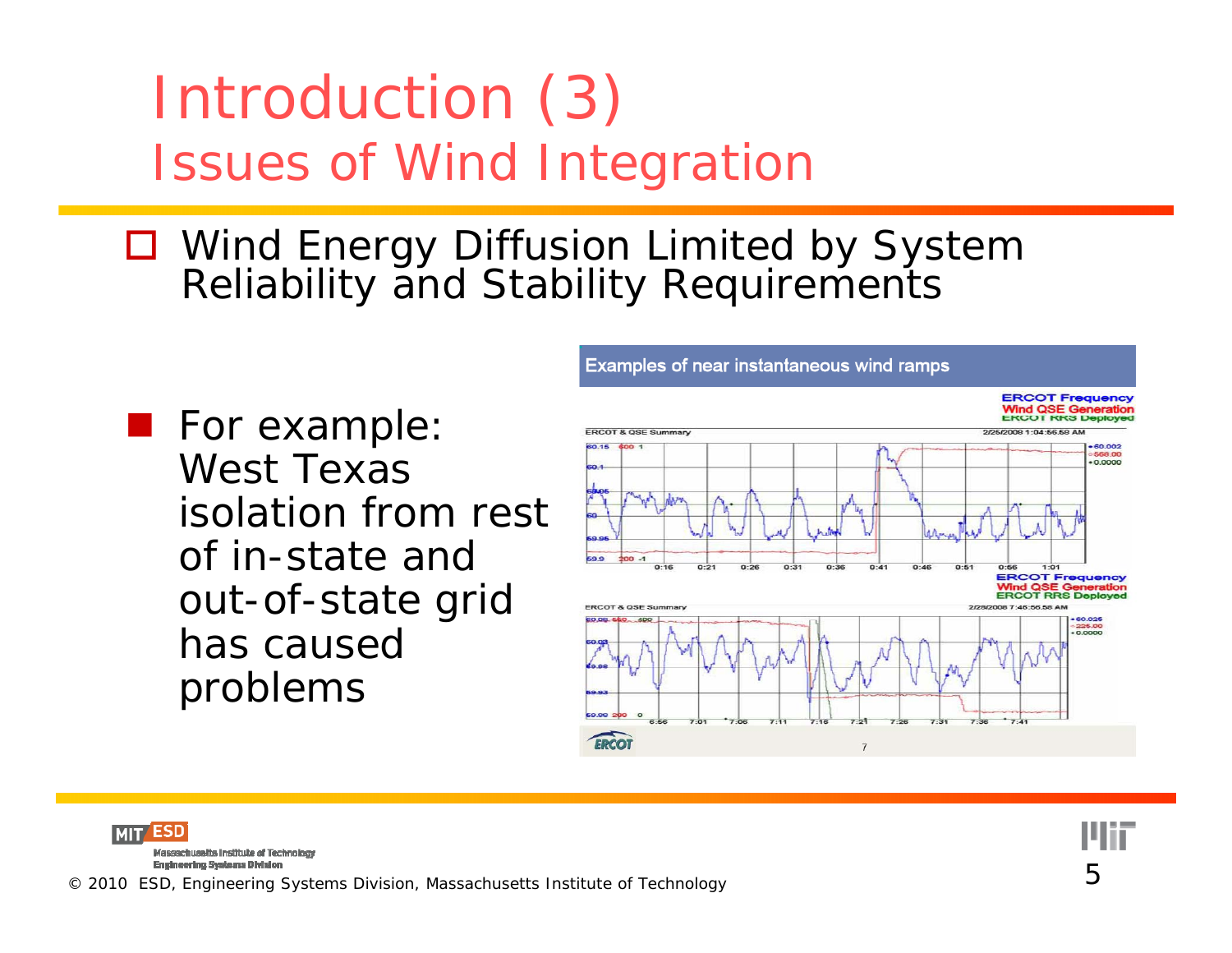# Introduction (4) Wind Integration Impacts

- □ Variability in wind a constant concern for system operators
- □ Thus, a need arises for systematically characterizing the impacts of wind inte gration
- □ Various wind integration studies have been applied to address this issue worldwide



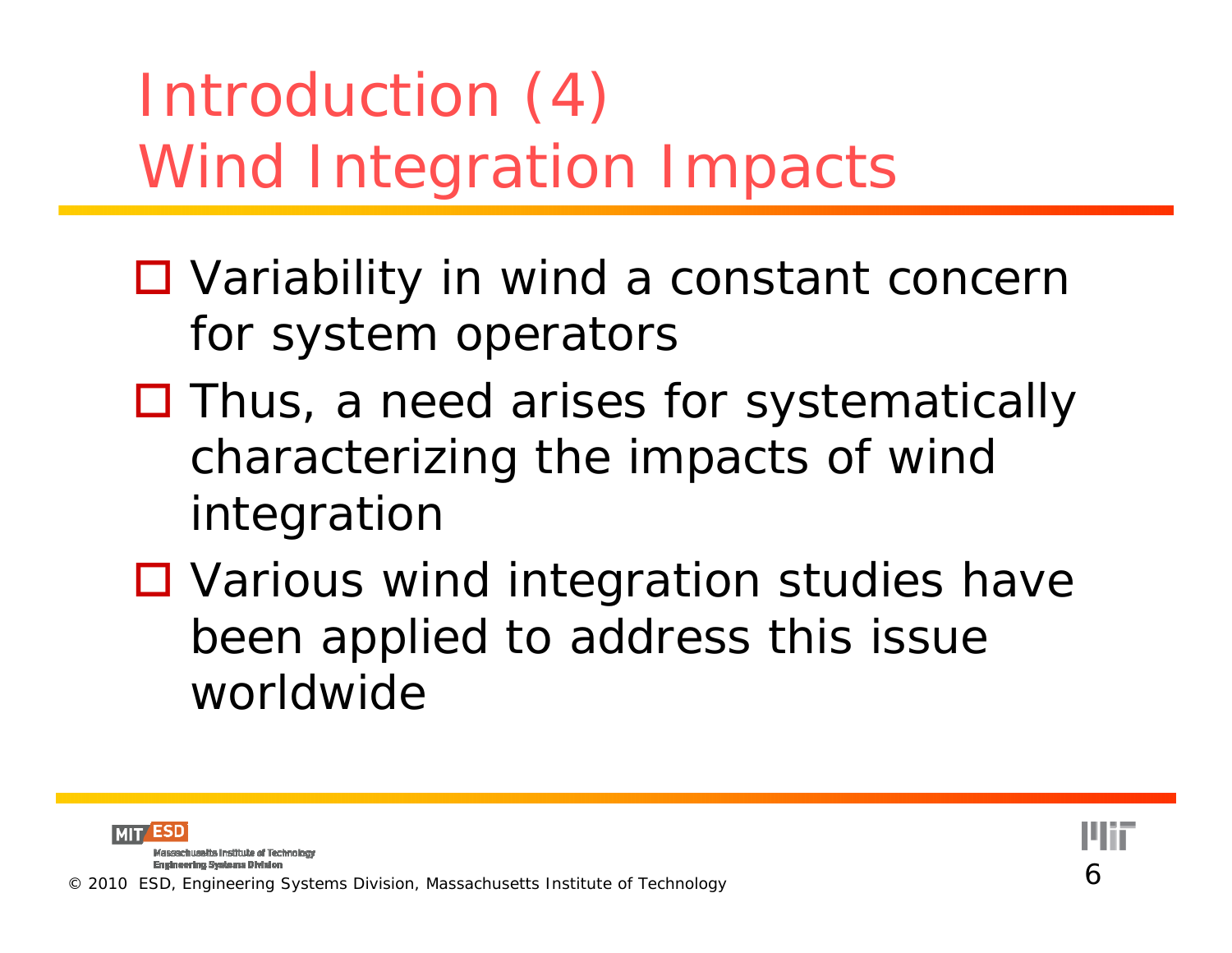# Wind Integration Studies (1)

- □ 40+ such case-specific studies to date worldwide
	- At least 15 in Europe, another 20 in North America and elsewhere
- □ Various foci of studies
	- ■ Reliability – fatal flaw analyses
	- Capacity Value – how much of the wind can be considered dependable
	- **Contract Integration Impacts** – additional reserves and effects on other generation



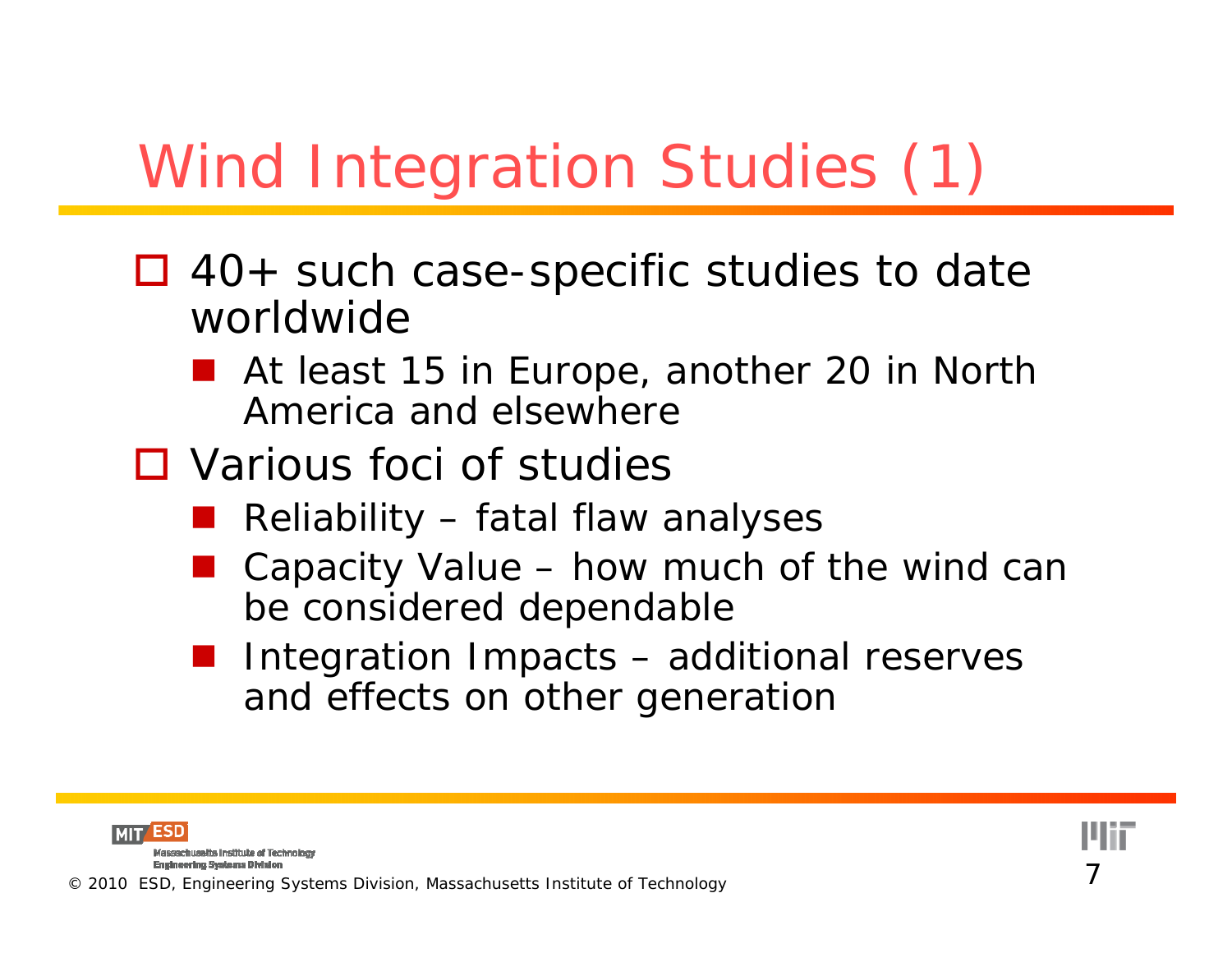# Wind Integration Studies (2) Factors of Influence

- Various factors affect the integration of wind into the electric system,
- □ And these vary by case!!!

| Factors affecting large-scale wind grid integration |                                |                        |                                 |  |  |  |  |  |
|-----------------------------------------------------|--------------------------------|------------------------|---------------------------------|--|--|--|--|--|
| Wind                                                | Utility                        | Demand                 | Market                          |  |  |  |  |  |
|                                                     | <b>Generation Asset Mix</b>    |                        |                                 |  |  |  |  |  |
| Resource characteristics                            | and Technical                  | Demand profile and     | Planning Time-Scales for        |  |  |  |  |  |
| (amount and variability)                            | Characteristics                | make-up                | <b>System Commitment</b>        |  |  |  |  |  |
|                                                     |                                |                        | Interconnection                 |  |  |  |  |  |
| Number and size of                                  | Reserves and Storage           |                        | <b>Characteristics Between</b>  |  |  |  |  |  |
| turbines                                            | Assets                         | Demand-side Technology | <b>Balancing Authorities</b>    |  |  |  |  |  |
|                                                     | <b>Transmission Technology</b> |                        | <b>Information Transparency</b> |  |  |  |  |  |
| <b>Turbine Technology</b>                           | and Capacity                   |                        | and Sharing                     |  |  |  |  |  |
| Geographic Dispersion of                            | Distributed Generation in      |                        | <b>System-Level Operating</b>   |  |  |  |  |  |
| Turbines                                            | System                         |                        | <b>Standards</b>                |  |  |  |  |  |
|                                                     |                                |                        | Level of regulation             |  |  |  |  |  |



Massachusetts Institute of Technology **Engineering Systems Division** 

© 2010 ESD, Engineering Systems Division, Massachusetts Institute of Technology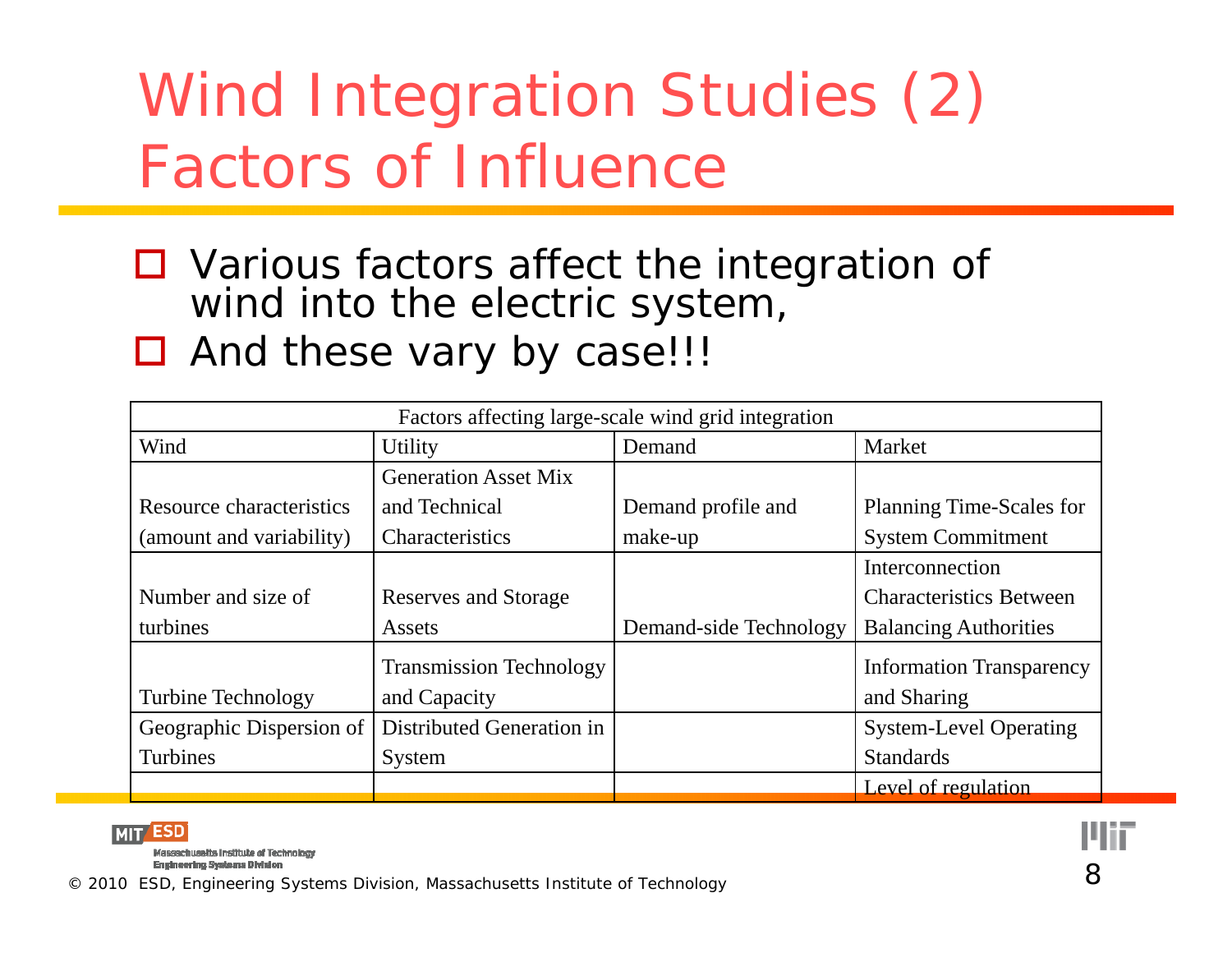# Wind Integration Studies (3) Comparison of Case Profiles

| <b>Study</b>                                                                                                          | Year       | <b>Region</b>                   | <b>Targeted</b><br>Year(s) | <b>Peak Load</b><br>(MW) | Load (TWh) | <b>Wind Capacity</b><br>(MW) | <b>Wind Levels</b><br>(% peak)<br>load) | <b>Wind Levels</b><br>(% gross<br>demand) |
|-----------------------------------------------------------------------------------------------------------------------|------------|---------------------------------|----------------------------|--------------------------|------------|------------------------------|-----------------------------------------|-------------------------------------------|
| <b>XCEL Energy and the Minnesota</b><br><b>Department of Commerce Wind</b><br><b>Integration Study - Final Report</b> | 9/28/2004  | Minnesota                       | 2010                       | 9933                     | 48.1       | 1500                         | 15%                                     | 12%                                       |
| 2006 Minnesota Wind Integration<br><b>Study - Final Report Vol I and II</b>                                           | 11/30/2006 | <b>MISO</b>                     | 2020                       | 20000                    | 85         | 6000                         | 30%                                     | 15%, 20%, 25%                             |
| The Effects of Integrating Wind Power<br>on Transmission System Planning,<br><b>Reliability and Operations</b>        | 3/4/2005   | New York /<br><b>NYISO</b>      | n/a                        | 33000                    | 170        | 3300                         | 10%                                     | 6%                                        |
| <b>Wind integration Study for Public</b><br><b>Service Company of Colorado</b>                                        | 5/22/2006  | Colorado                        | 2007                       | 7000                     | 36.3       | 720, 1080,<br>1400           | 10%, 15%,<br>20%                        | 10%                                       |
| <b>Assessing Wind Integration Costs with</b><br>Dispatch Models: A Case Study of<br><b>Pacificorp</b>                 | 5/18/2003  | Northwest                       | n/a                        | 10000                    | n/a        | 2000                         | 20%                                     | 8%                                        |
| <b>Intermittency Analysis Project: Final</b><br><b>Report</b>                                                         | 7/1/2007   | California /<br><b>CAISO</b>    | 2010/2020                  | 62600 /<br>74300         | 304        | 12500 / 12700                | 19%                                     | 11%                                       |
| <b>Analysis of Wind Generation Impact</b><br>on ERCOT Ancillary Service<br><b>Requirements</b>                        | 3/28/2008  | Texas /<br><b>ERCOT</b>         | 2008/2017                  | 65200                    | 317        | 5000, 10000,<br>15000        | 23%                                     | 17%                                       |
| <b>Final Report: Avista Corporation Wind</b><br><b>Integration Study</b>                                              | 3/1/2007   | Washington<br>(Spokane<br>area) | 2001/2002                  | 2100                     | 890        | 100, 200, 400,<br>600        | 5%, 10%,<br>20%, 30%                    | n/a                                       |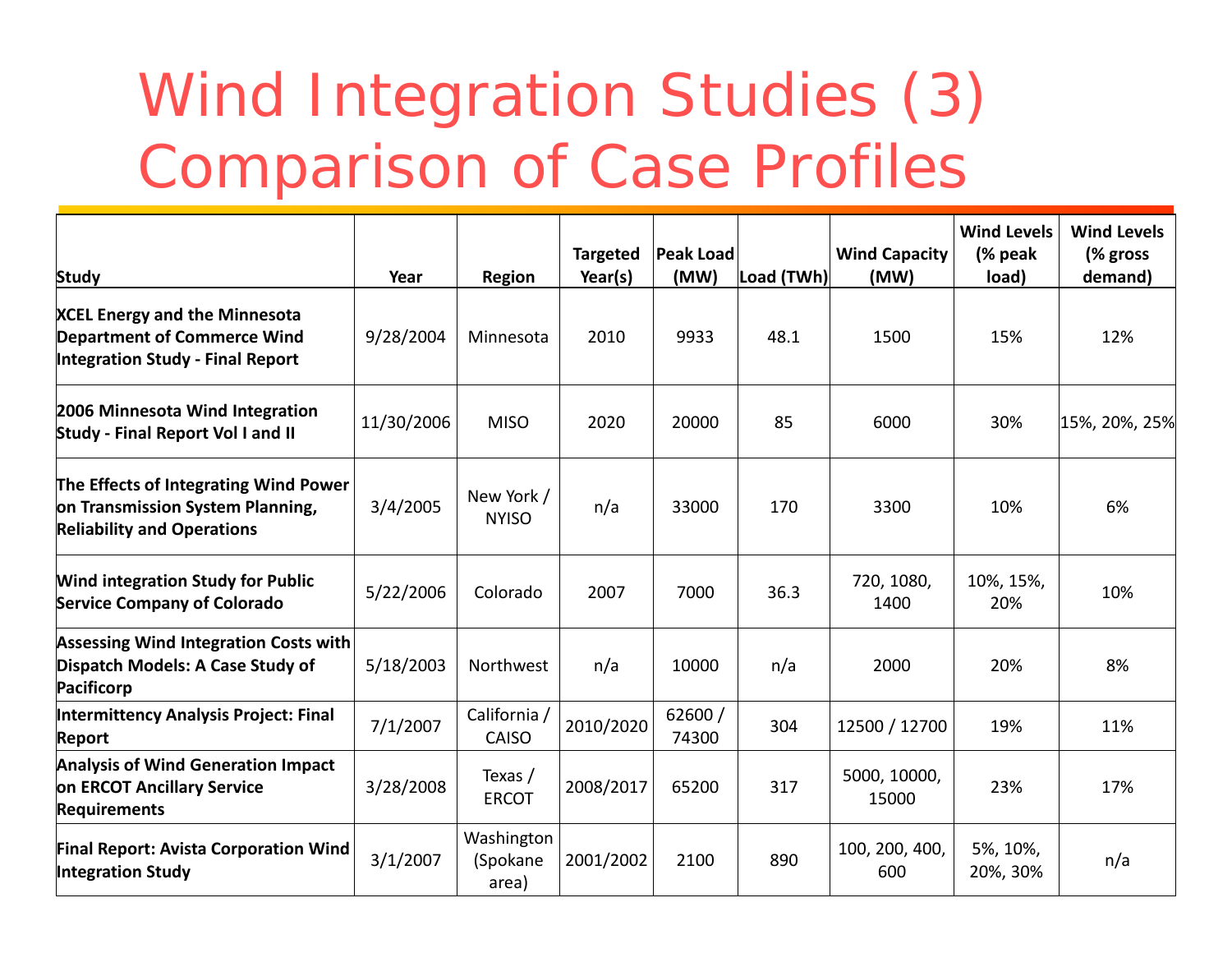# Wind Integration Studies (4) Comparison of Case Profiles

| <b>Study</b>                                                                                                                                         | Year      | <b>Region</b>                    | Year(s)                         | Targeted   Peak Load<br>(MW)          | Load (TWh) | <b>Wind Capacity</b><br>(MW)             | <b>Wind Levels</b><br>(% peak)<br>load) | <b>Wind Levels</b><br>(% gross)<br>demand)     |
|------------------------------------------------------------------------------------------------------------------------------------------------------|-----------|----------------------------------|---------------------------------|---------------------------------------|------------|------------------------------------------|-----------------------------------------|------------------------------------------------|
| <b>We Energies System Operations Impacts</b><br>of Wind Generation Integration Study                                                                 | 7/24/2003 | Wisconsin                        | 2012                            | 7045                                  | n/a        | 250, 500, 1000,<br>2000                  | 3.5%, 7%,<br>14%, 28%                   | n/a                                            |
| The Effect of Large Scale Wind Power on<br>a Thermal System Operation                                                                                | 2003/2004 | West<br>Denmark                  | 2010                            | 3700 /<br>$4130 +$<br>5705 MW<br>heat | 1300       | 2380 (950,<br>1900, 2710,<br>3220)       | 64%                                     | 24% (10%,<br>20%, 30%,<br>40%)                 |
| 50% Wind Power in Denmark in 2025 /<br>50 pct. Wind Power in Denmark and<br><b>Power Market Integration</b>                                          | 7/1/2007  | Denmark                          | 2025                            | 7200                                  | 2600       | 6400                                     | 90%                                     | 53%                                            |
| The Impact of Large Scale Wind Power<br><b>Production on the Nordic Electricity</b><br><b>System</b>                                                 | 2004/2005 | Nordic<br>Countries              | 2000-<br>2002                   | 67000                                 | 24000      | 12000                                    | 27%                                     | 12%                                            |
| <b>Operational Costs Induced by</b><br><b>Fluctuating Wind Power Production in</b><br><b>Germany and Scandinavia</b>                                 | 8/1/2008  | Nordic<br>Countries +<br>Germany | 2010                            | 155500                                | 65600      | 57500                                    | 37%                                     | 12%                                            |
| <b>Finland / VTT (part of the Holtinnen</b><br>study)                                                                                                | 2004/2005 | Finland                          | 2000-<br>2002                   | 14000                                 | 5900       | 7300                                     | 52%                                     | 18%                                            |
| <b>Impact of Wind Power Generation in</b><br><b>Ireland on the Operation of</b><br><b>Conventional Plant and the Economic</b><br><b>Implications</b> | 2/1/2004  | Ireland                          | $^{\sim}2010/$<br>$^{\sim}2020$ | 5000/<br>6500                         | 25000      | 500, 1000,<br>1500 / 1500,<br>2500, 3500 | 54%                                     | 5.2%, 10.5%,<br>15.7% / 11.7%,<br>19.6%, 27.4% |
| <b>Operating Reserve Requirements as</b><br><b>Wind Power Penetration Increases in the</b><br><b>Irish Electricity System</b>                        | 8/1/2004  | Ireland                          | 2006/<br>2010                   | 6900                                  | 2455       | 845 / 1300,<br>1950                      | 28%                                     | 13%                                            |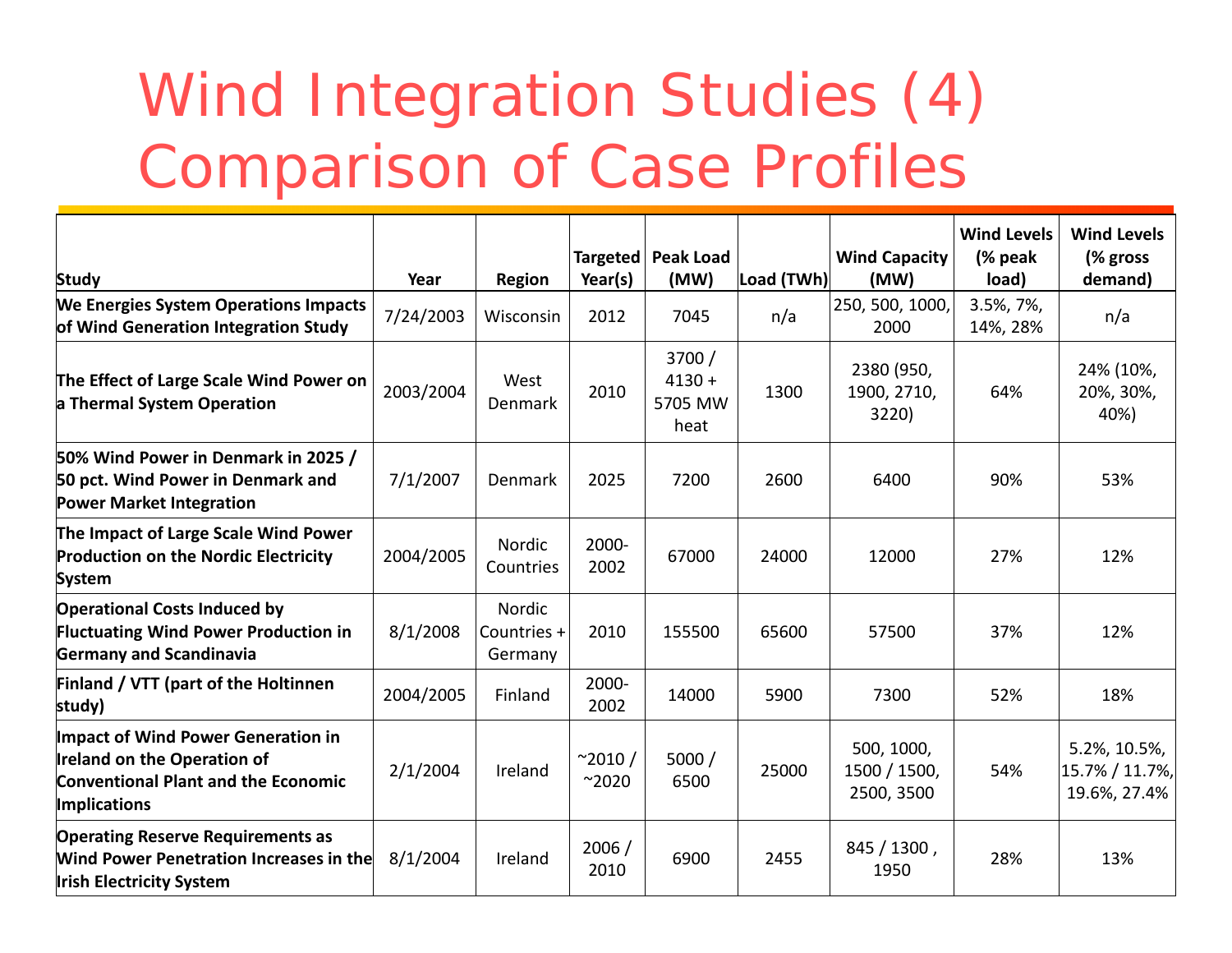# Wind Integration Studies (5) Wind Levels and Treatment

#### $\Box$ Typically testing for a few different scenarios in each study:



П 8 of the 17 studies took measures to ensure geographic diversity

ESD **MIT** Massachusetts Institute of Technology

Engineering Systems Division<br>© 2010 ESD, Engineering Systems Division, Massachusetts Institute of Technology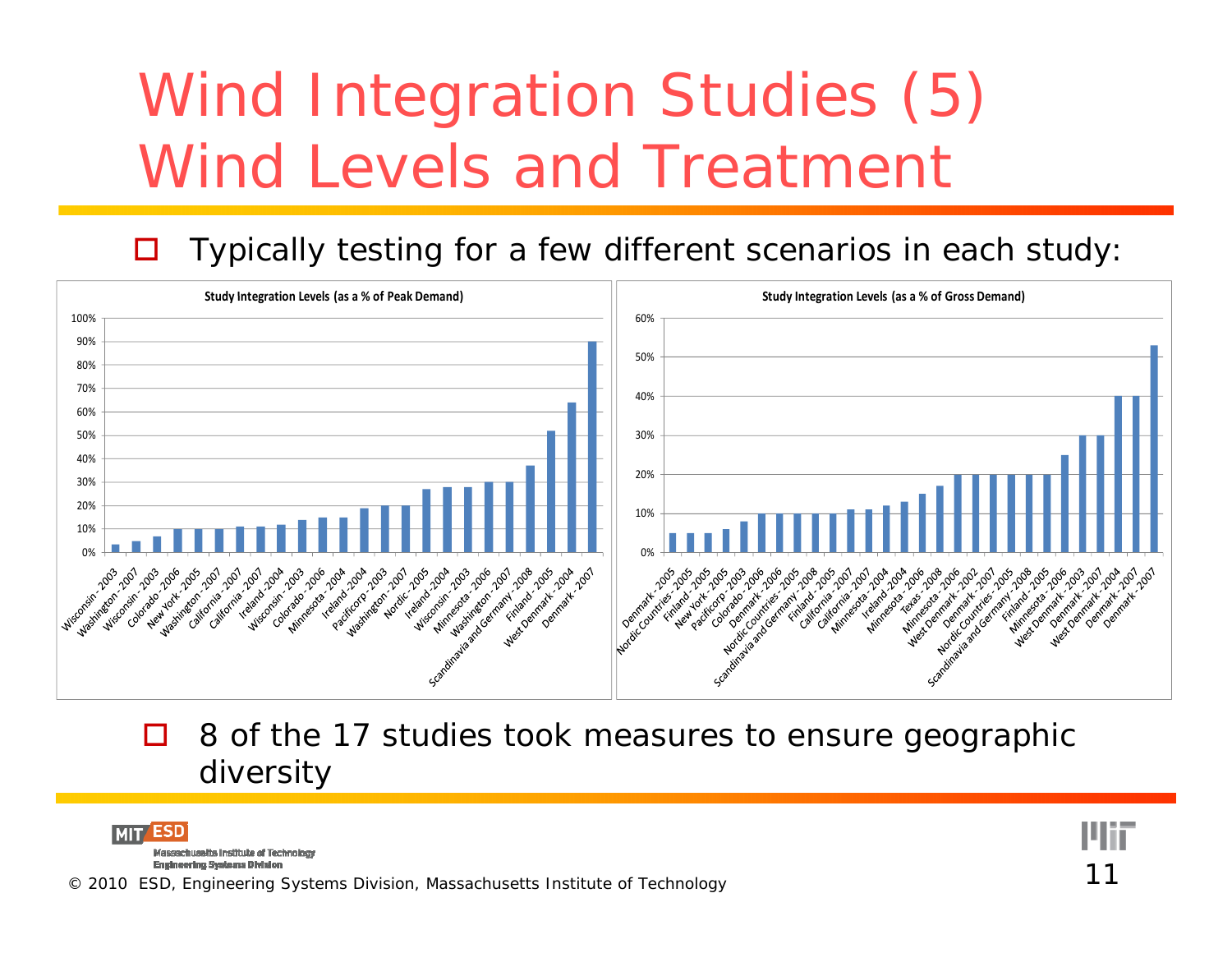# Wind Integration Studies (6) System Characteristics

#### □ System characteristics: generation

- Range in control area sizes from small (5 GW) to very large (160 GW) systems
- ■ Range in amount of peak/non-peak power from 0.13 / 0.21 for small utilities to 88% for hydro rich regions (Washington) or islands (Ireland)
- Range in amount of hydro power from 0% to 45% of system capacity
- Range in regulation from verticallyintegrated small utilities to large intercountry networks

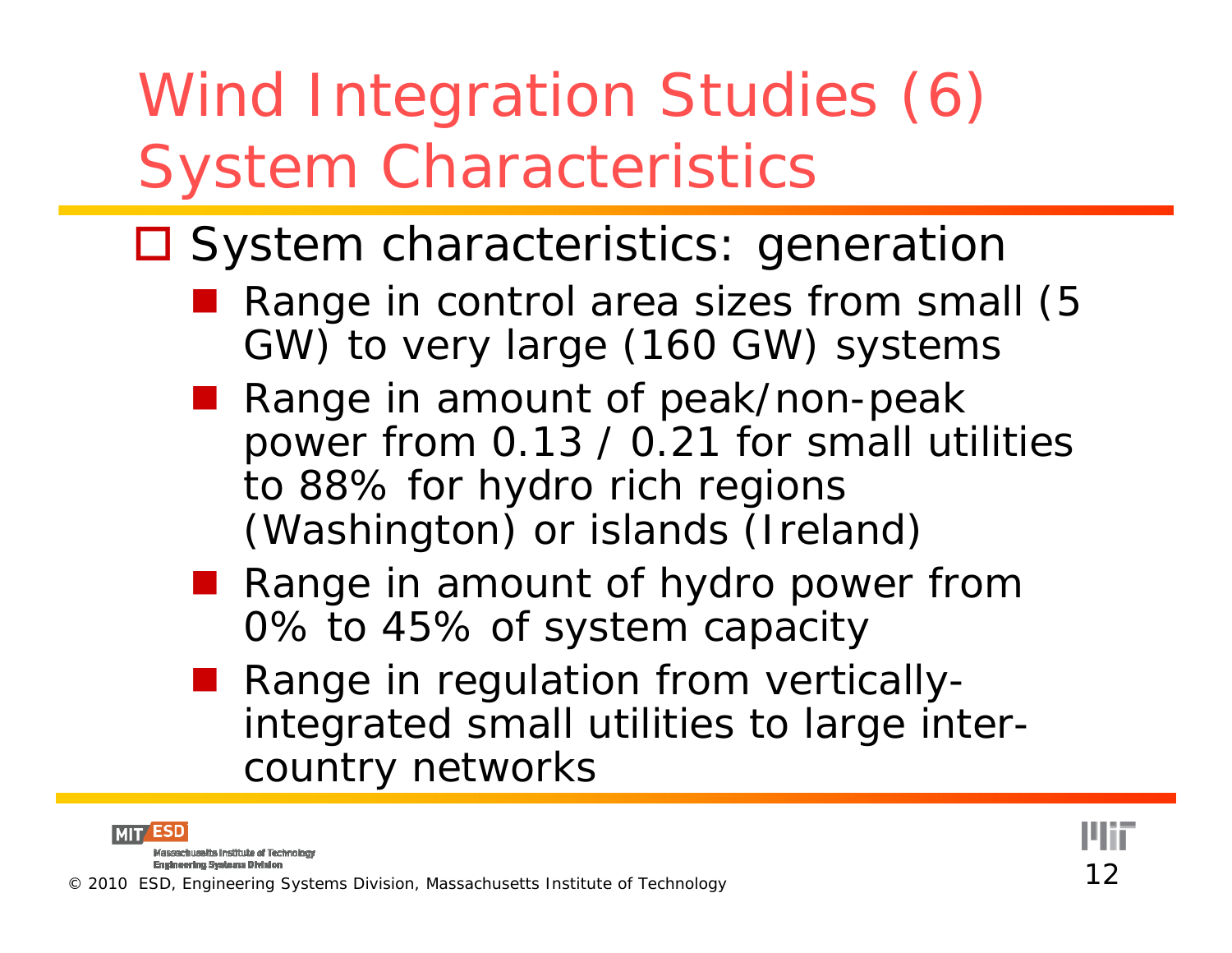# Wind Integration Studies (7) System Characteristics

- □ System characteristics: transmission
	- NYISO 2005 / California 2007 performed fatal flaw analysis via power flow modeling for a few extreme scenarios
	- Ireland 2004 / West Denmark 2004 consider transmission expansion plans already under way
	- Germany 2005 / Denmark 2007 explicitly considered expansion needs anc estimated costs (100M + Euros at various stages)



Massachusetts Institute of Technology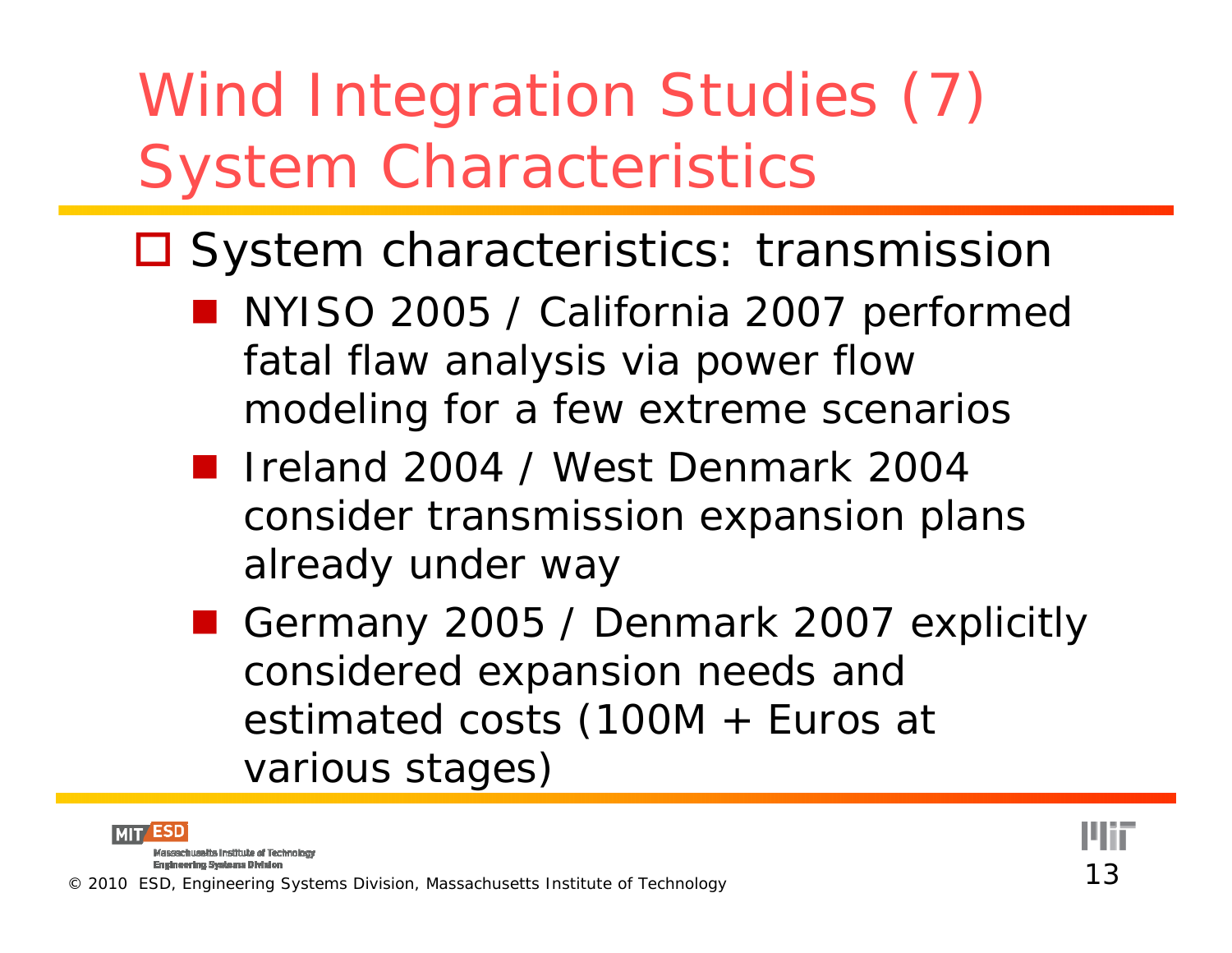## Wind Integration Studies (8) Methods

#### □ Depending on study goal, multiple methods have been usec

| <b>Methods for Power System Analysis</b> |                                                  |                                            |  |  |  |  |  |
|------------------------------------------|--------------------------------------------------|--------------------------------------------|--|--|--|--|--|
| <b>Time-Scale</b>                        | <b>Method</b>                                    | <b>Purpose</b>                             |  |  |  |  |  |
| <b>Microseconds</b>                      | <b>Short Circuit Analysis</b>                    | <b>Short-term stability: System Faults</b> |  |  |  |  |  |
| <b>Seconds to</b>                        | <b>Transient Stability Analysis, Statistical</b> |                                            |  |  |  |  |  |
| <b>Minutes</b>                           | <b>Analysis of wind/load variability</b>         | <b>Short-term stability: Regulation</b>    |  |  |  |  |  |
| <b>Minutes to</b>                        | <b>Power &amp; Load Flow, Economic</b>           | <b>Load following and Intra-hour</b>       |  |  |  |  |  |
| <b>Intra-hour</b>                        | <b>Dispatch</b>                                  | <b>Balancing</b>                           |  |  |  |  |  |
|                                          | <b>Power &amp; Load Flow, Economic</b>           |                                            |  |  |  |  |  |
| <b>Inter-hours</b>                       | <b>Dispatch</b>                                  | Day-of real-time markets                   |  |  |  |  |  |
| <b>Days</b>                              | <b>Unit Commitment</b>                           | Day-Ahead markets                          |  |  |  |  |  |
|                                          |                                                  | Medium-term economic and                   |  |  |  |  |  |
| <b>Months</b>                            | Hydro / Maintenance Scheduling                   | operational planning                       |  |  |  |  |  |
|                                          | Capacity Expansion (with                         | Long-term economic and operational         |  |  |  |  |  |
| <b>Years</b>                             | Transmission)                                    | planning                                   |  |  |  |  |  |



Engineering Systems Division<br>© 2010 ESD, Engineering Systems Division, Massachusetts Institute of Technology 14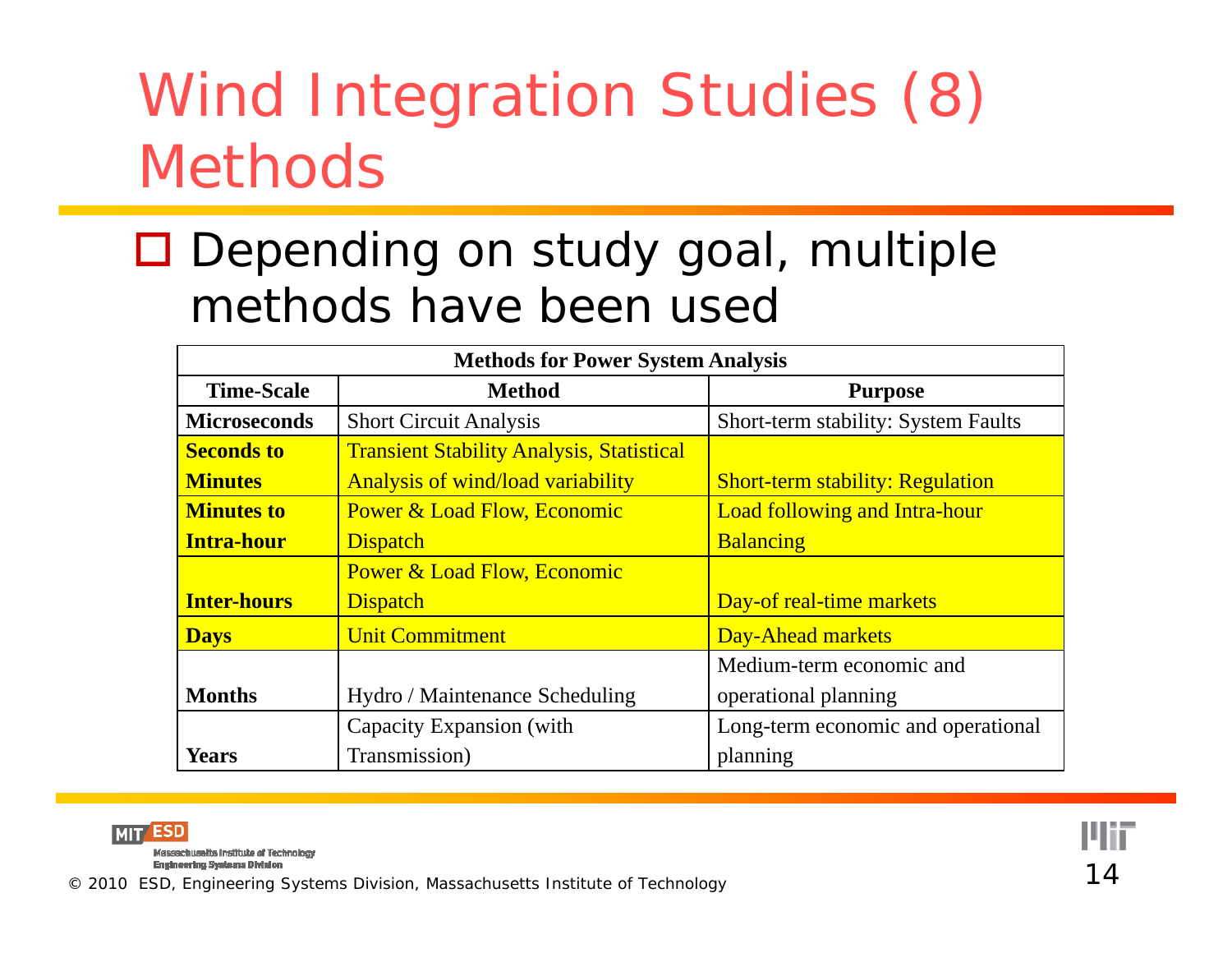# Comparative Results (1) Reserve Capacity

#### $\Box$  Regulation and Load-following Reserves – increasing, but with lots of scatter



**MIT** ESD Massachusalts Institute of Technology Engineering Systems Division<br>© 2010 ESD, Engineering Systems Division, Massachusetts Institute of Technology 15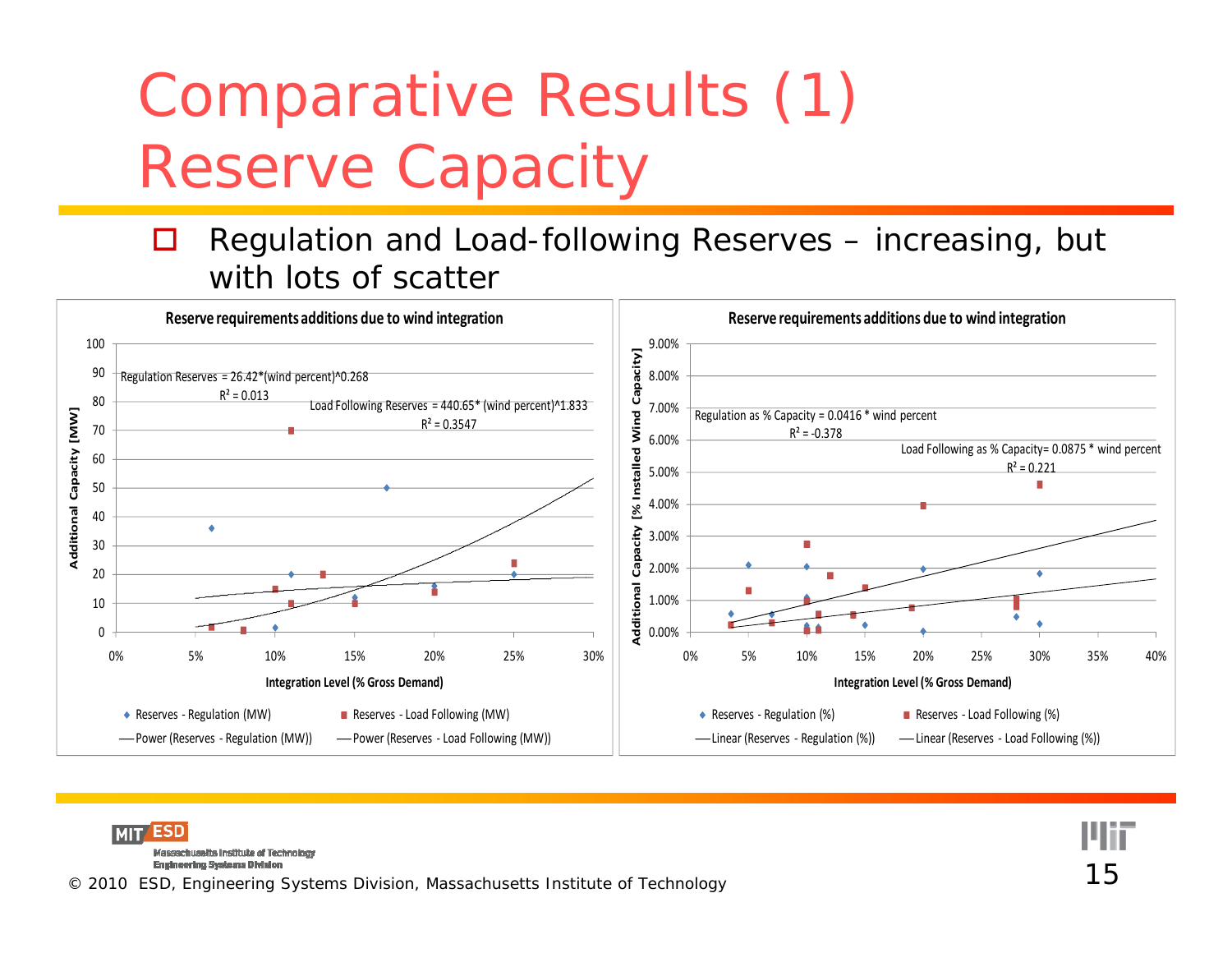# Comparative Results (2) Reserve Capacity

 $\Box$  Total Reserve Requirements (for variability and forecasting error) – $-$  increasing both in absolute and normalizec



ESD Massachusetts Institute of Technology Engineering Systems Division<br>© 2010 ESD, Engineering Systems Division, Massachusetts Institute of Technology 16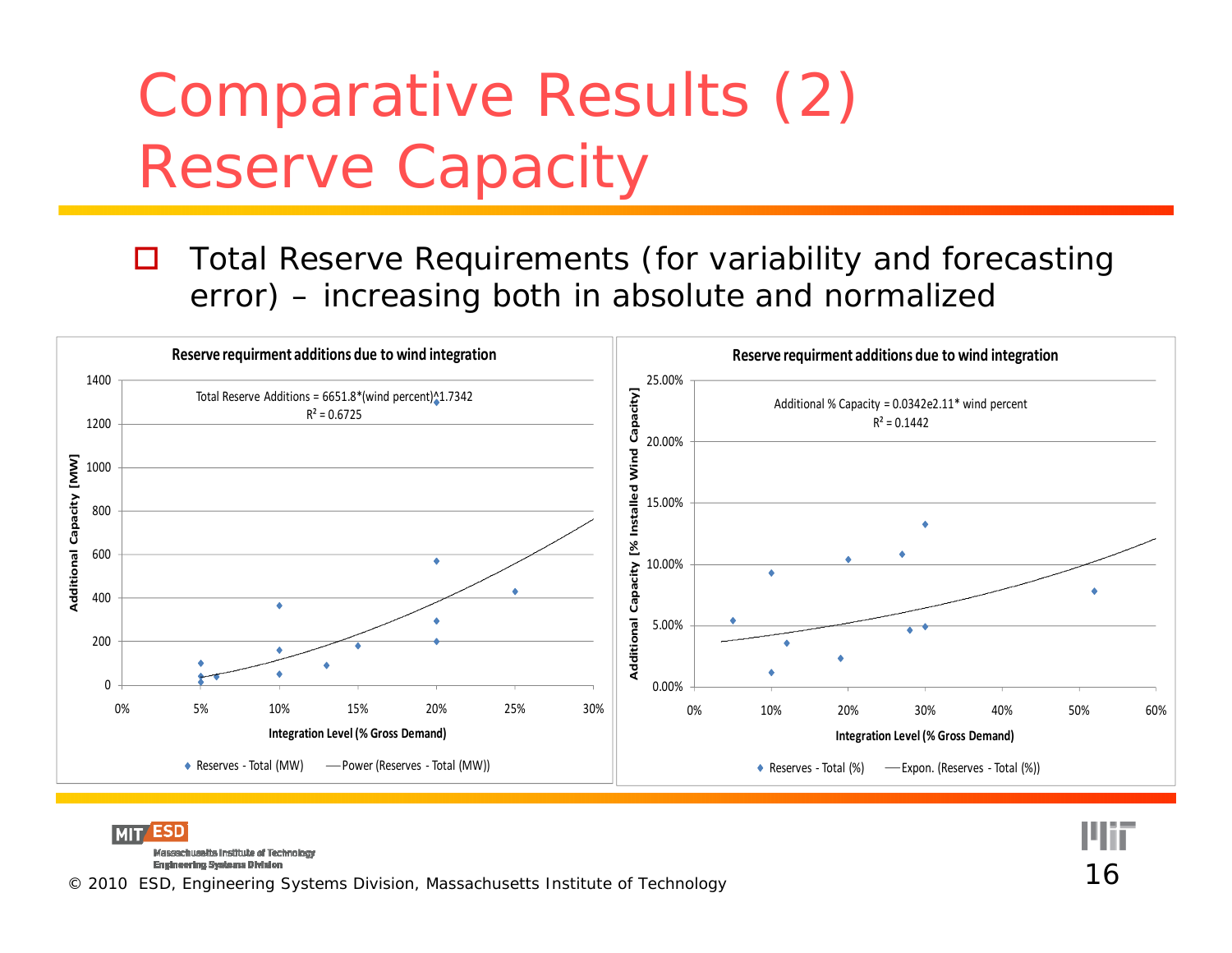# Comparative Results (3) Reserve Costs

 $\Box$  Reserve costs – increasing cost per MW-hr wind produced (normalized to \$ / MW-hr in each case)



**ESD MIT** Massachusetts Institute of Technology **Engineering Systems Division** © 2010 ESD, Engineering Systems Division, Massachusetts Institute of Technology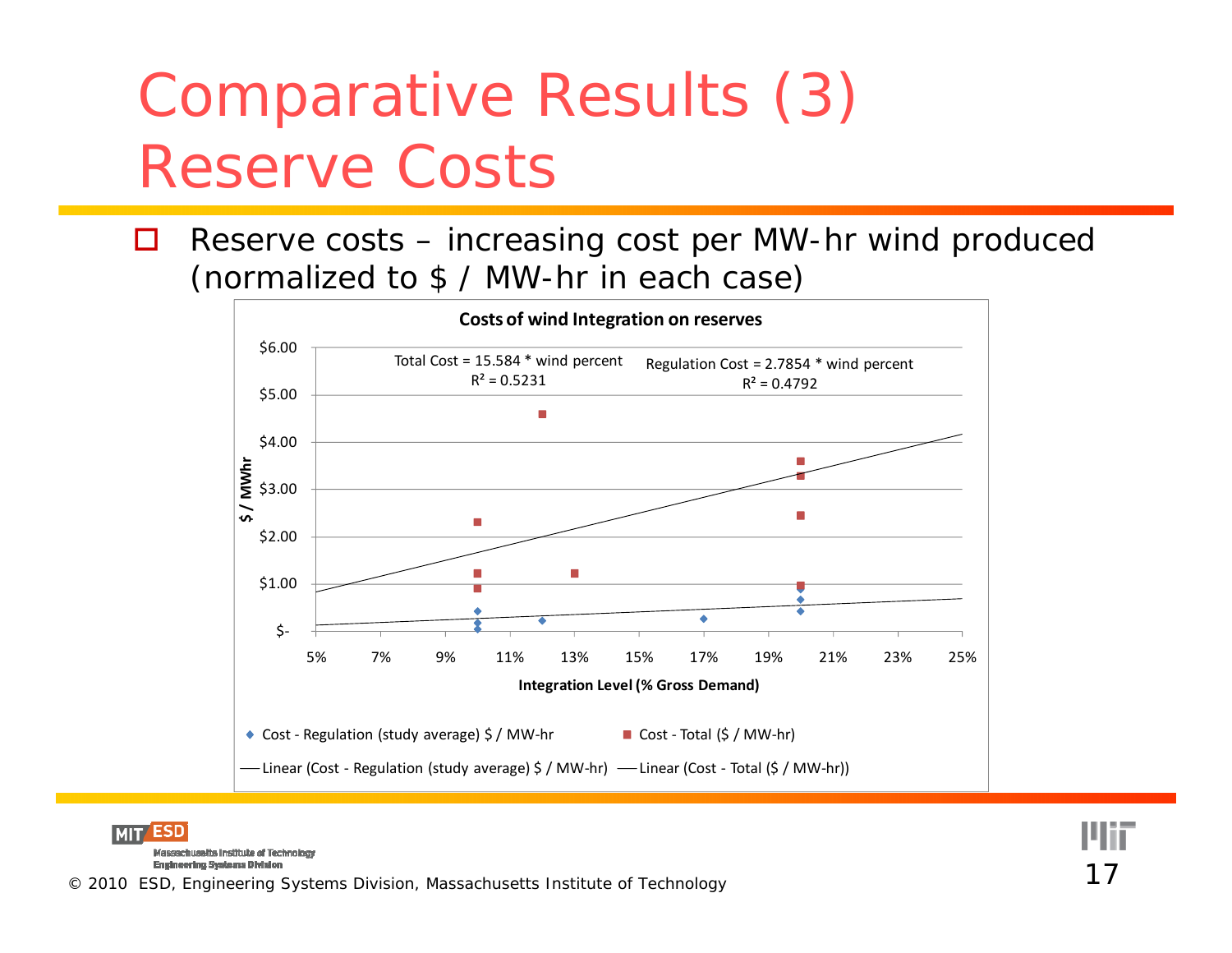Comparative Results (4) General System Impacts

#### □ Other system impacts

- Capacity value of wind in system range of 10 to 27% depending on study
- **Substantial transmission requirements** where considered
- **Example 20 Indias III Starts Example 10 Incredent Profitability of other generation** units
- Effects on fuel storage needs (particularly natural gas)
- **Potential increase in exchange across** control areas

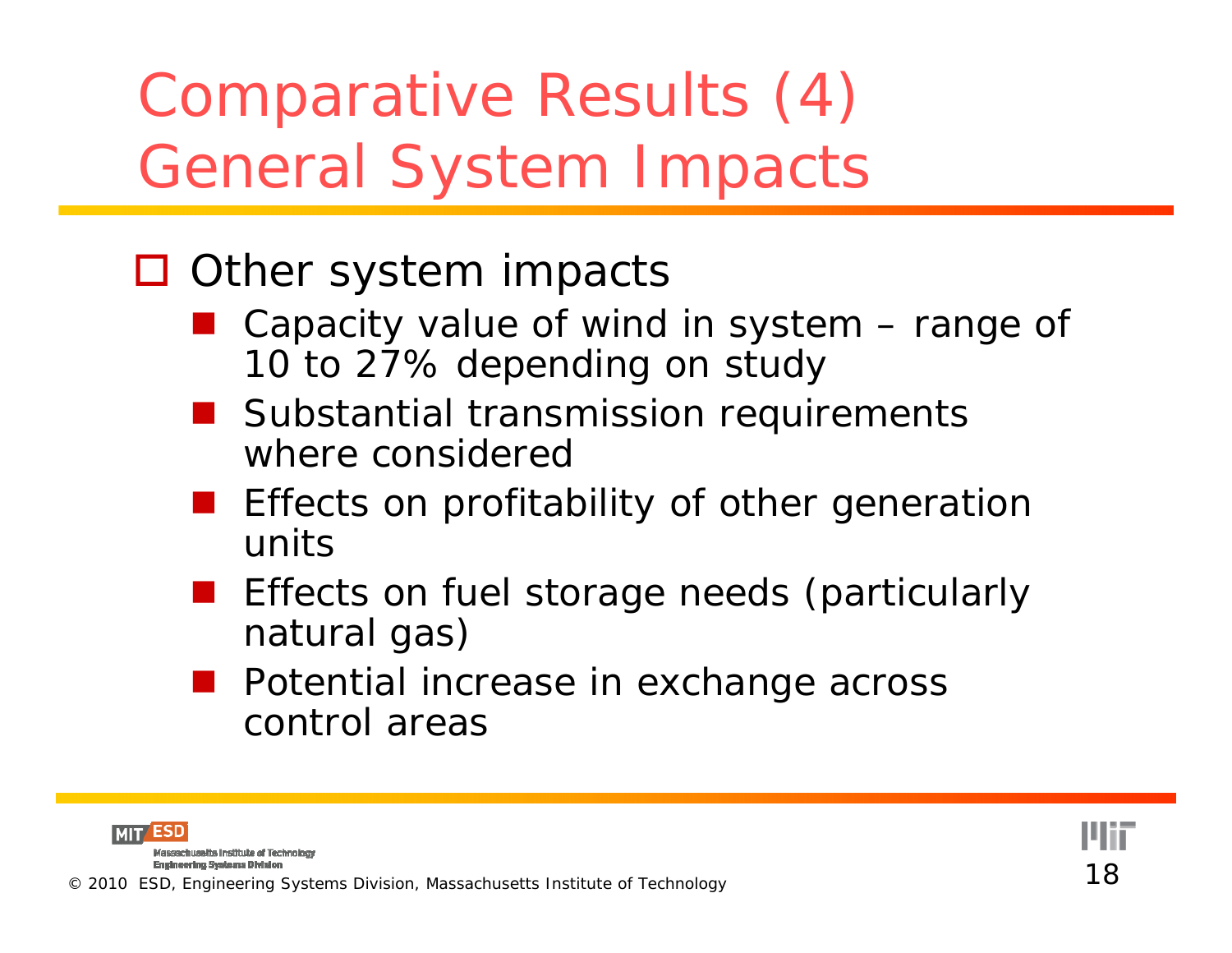# Analysis (1)

- Methodologies highly variable across studies and case conditions not well detailed and difficult to compare
	- Wind resource, farm planning, forecasting methods differed
	- System characteristics lead to choice of particular methodology
	- **Unit commitment and economic dispatch** methods similar but can have different time resolution
	- **Nethods for treating intra-hour reserve** requirements varied considerably

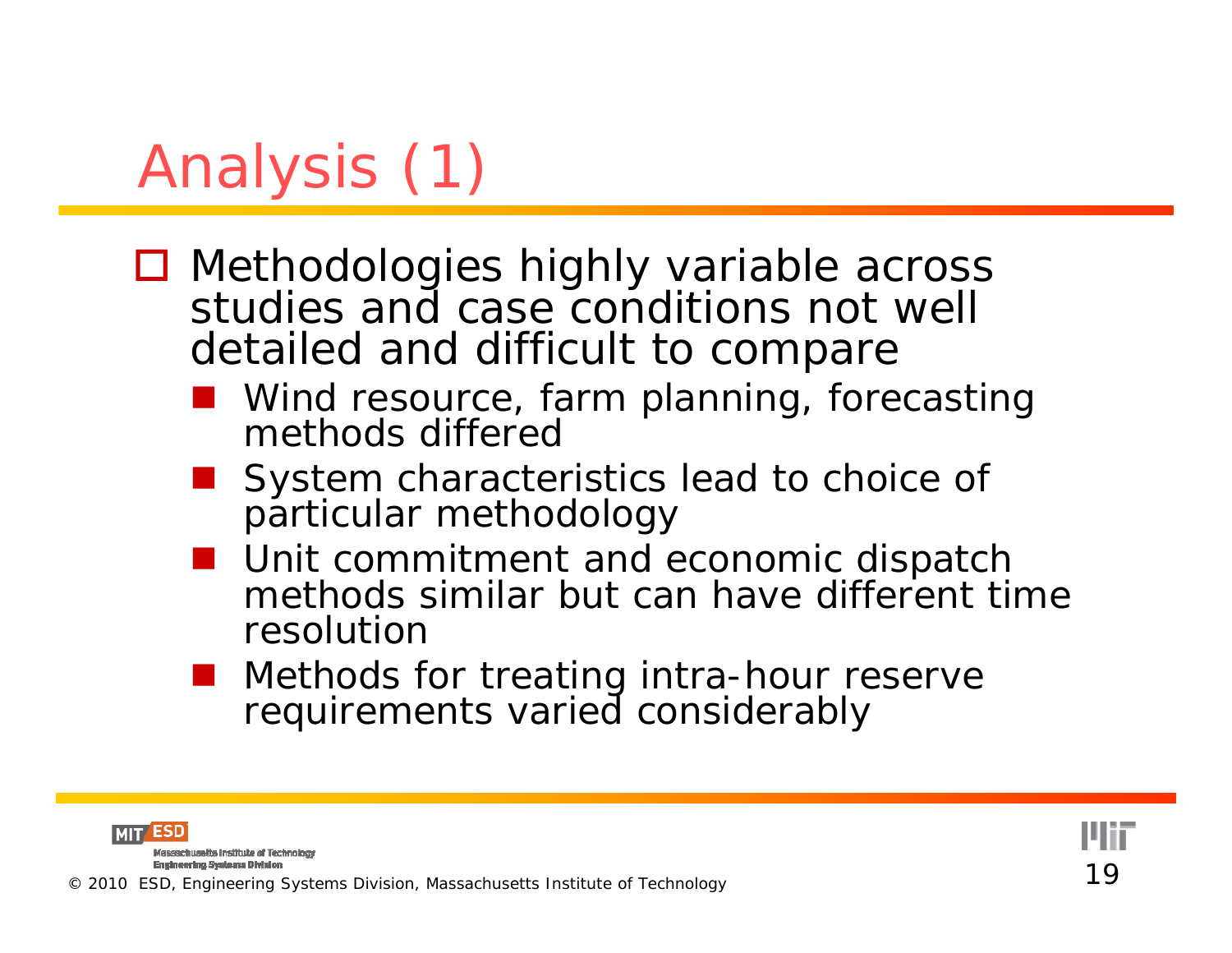# Analysis (2)

- $\Box$  Given variety of methods and cases, general conclusions difficult
- ப Still, with a growing data set of studies, some comparisons possible
	- an<br>Ma i.e. influence of region on study conclusions

| Wind Integration Total Reserve Costs by wind generation as a percentage of gross demand |      |      |      |      |      |      |      |  |
|-----------------------------------------------------------------------------------------|------|------|------|------|------|------|------|--|
| Integration Level                                                                       | .10  | 0.20 |      | 0.30 |      | 0.40 |      |  |
|                                                                                         | 2.31 |      | 3.60 |      |      |      |      |  |
| Europe                                                                                  |      |      | 2.24 |      | 5.35 |      | 7.OC |  |

| Wind Integration Total Reserve Costs by wind capacity as a percentage of peak demand |      |      |  |      |  |      |  |      |
|--------------------------------------------------------------------------------------|------|------|--|------|--|------|--|------|
| Integration level                                                                    | 0.10 |      |  | ገ.20 |  | 0.30 |  | 0.40 |
|                                                                                      |      | 3.47 |  | 4.88 |  | 5.12 |  |      |
| Europe                                                                               |      | 0.61 |  | 0.92 |  | 1.84 |  | 0.97 |

| Wind Integration Total Reserve Additions (MW) by wind capacity as a percentage of peak demand |      |      |        |      |  |  |  |  |  |
|-----------------------------------------------------------------------------------------------|------|------|--------|------|--|--|--|--|--|
| Integration level                                                                             | 0.10 | 0.20 | 0.30   | 0.40 |  |  |  |  |  |
| US                                                                                            | 20.6 | 41.6 | 186.85 |      |  |  |  |  |  |
| Europe                                                                                        | 30   | 30   | 695    |      |  |  |  |  |  |



Massachusetts Institute of Technology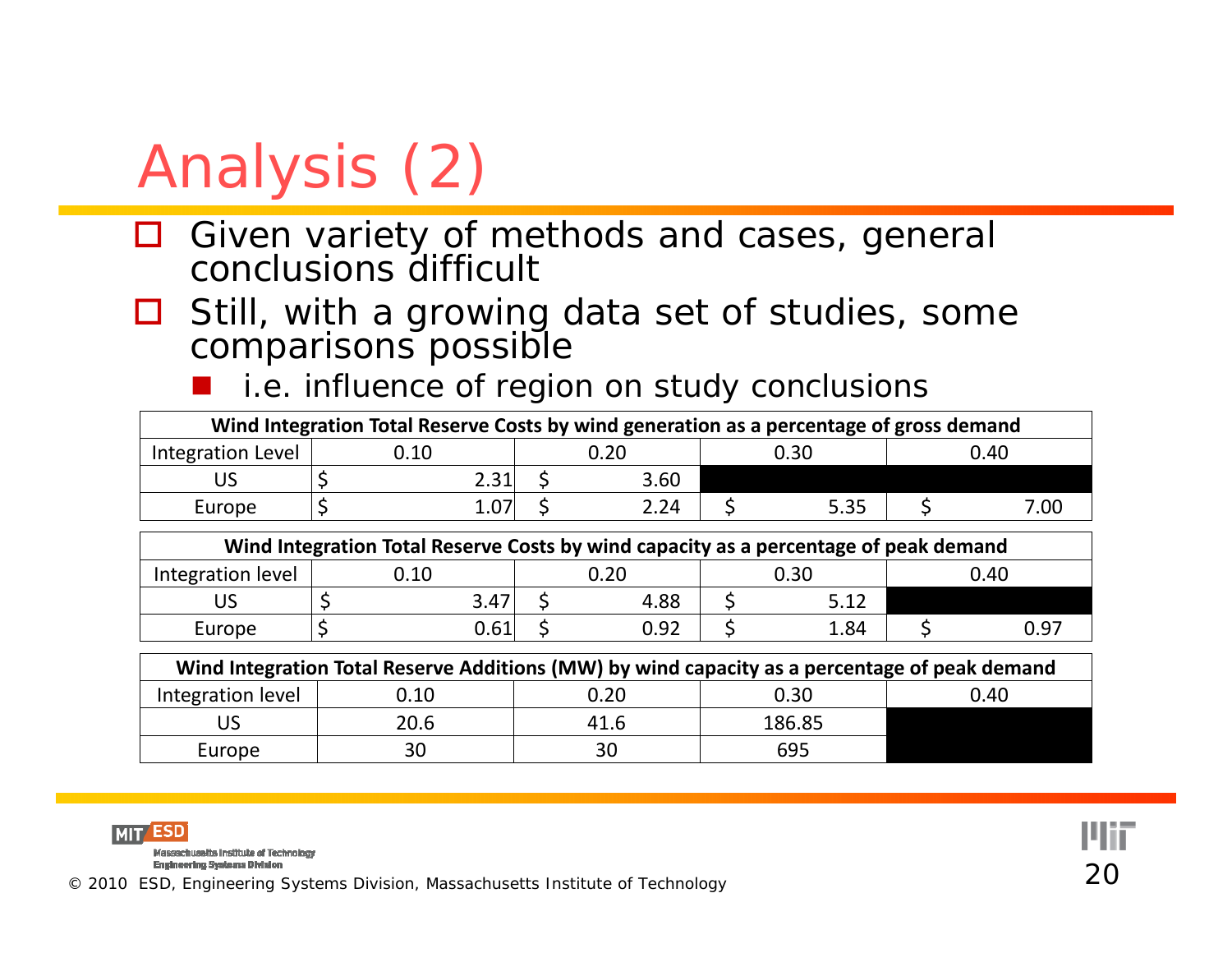#### Conclusions

- **□** Studies of wind-electric grid integration vary by treatment of wind expansion, system characteristics, and methods used
- □ However, an ever increasing number of studies provides some basis for crosscomparison
- $\Box$  It is possible to begin recognizing general trends across studies
- **□** However, this leads to an awareness of just how varied current approaches are: more systematization of techniques across studies is desirable

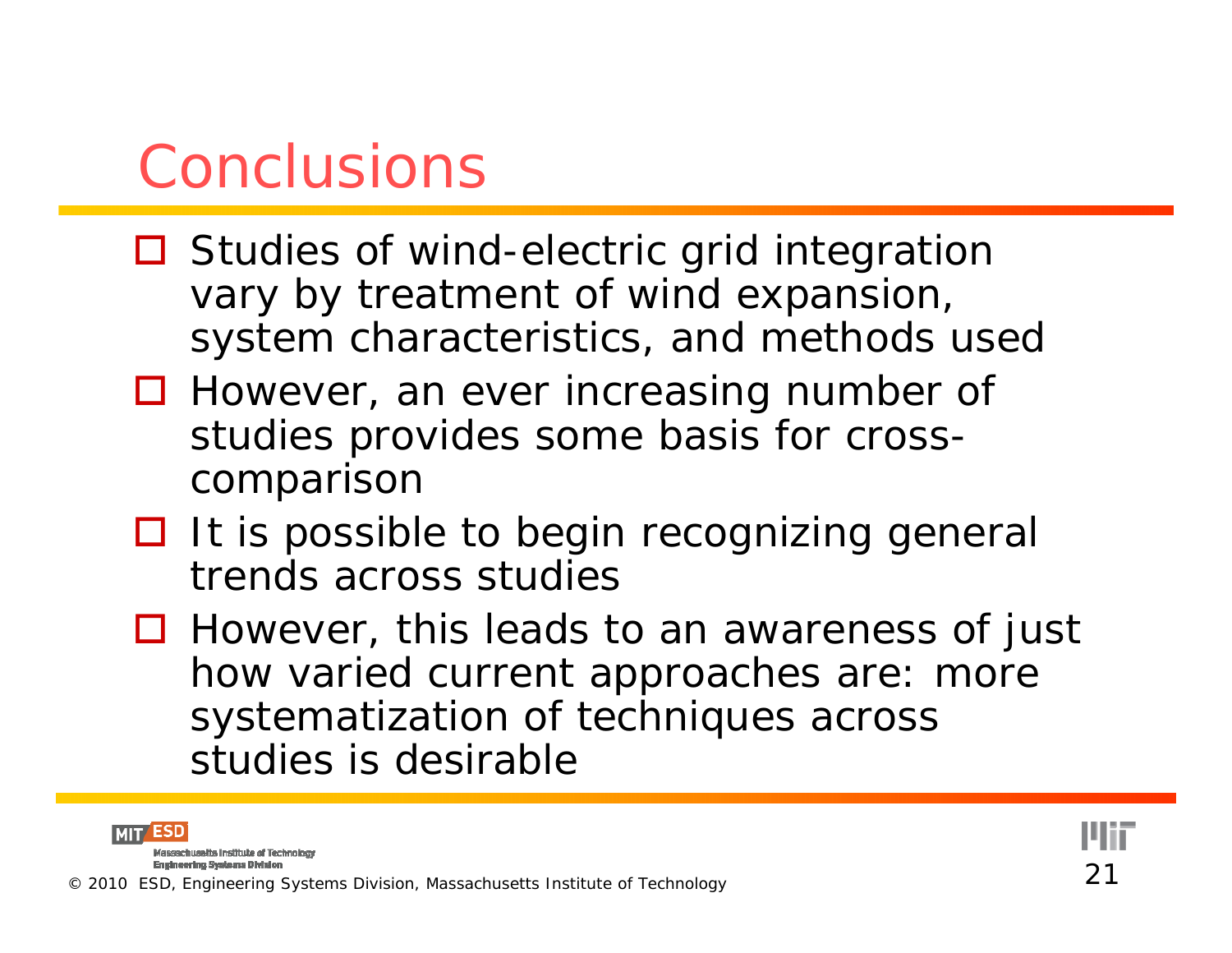#### Future Work

- $\Box$  An additional 20+ studies are available for analysis and can provide a broad set for comparison
- More detailed information on specifics of cases in terms of regulatory structure, generation mix and transmission infrastructure is needed
- **□ General conclusions will be incorporated** into current aggregate-based system dynamic models for wind diffusion

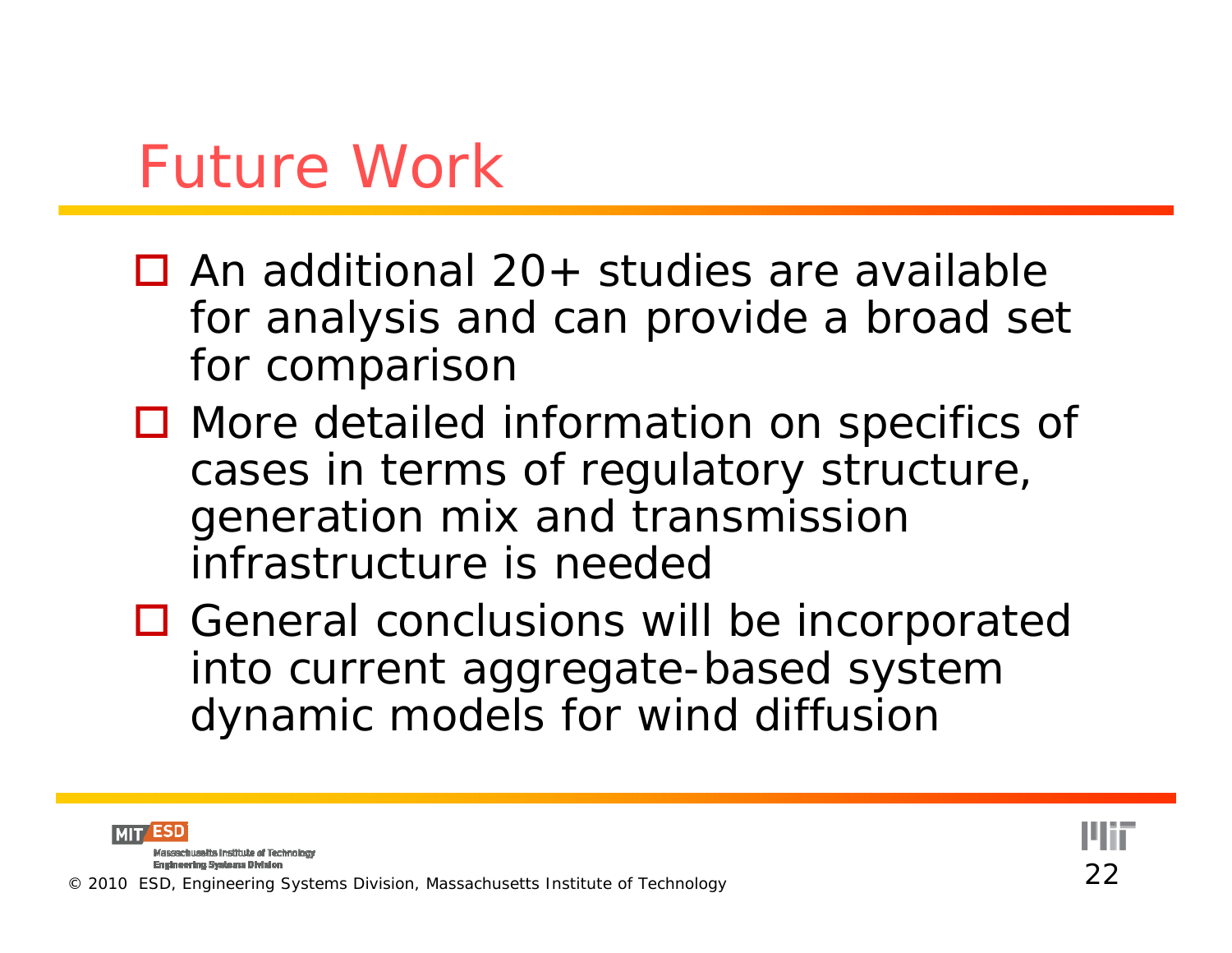

#### Thanks for your attention!



Engineering Systems Division<br>© 2010 ESD, Engineering Systems Division, Massachusetts Institute of Technology 23

**Plii**